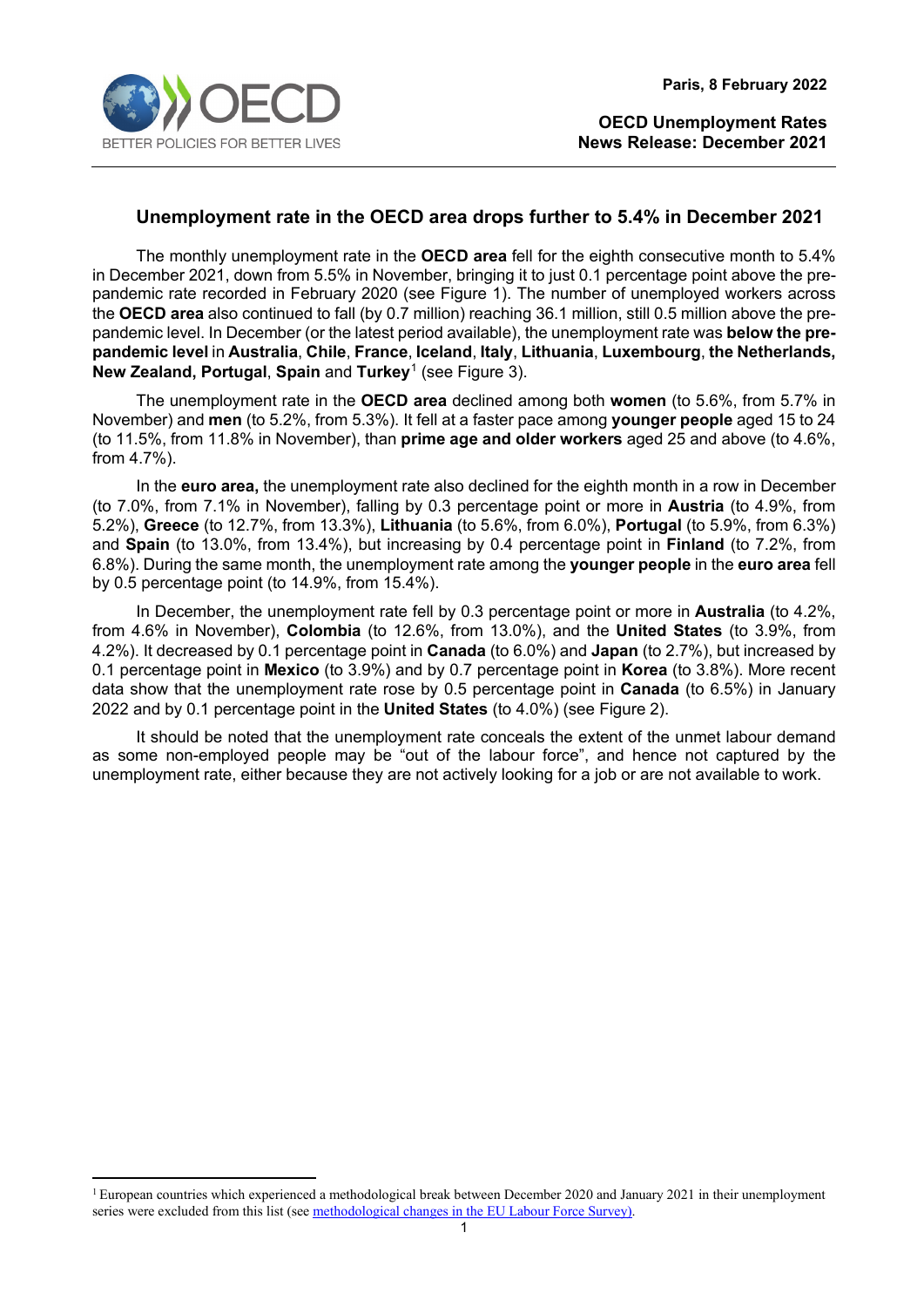



## Unemployment rates (seasonally adjusted)

#### Figure 1. Unemployment rates for selected OECD countries and country aggregates<sup>(1)</sup> Percentage

Figure 2. Composition of the United States unemployment rate<sup>(2)</sup>



(1) Breaks between December 2020 and January 2021 for several EU Member States resulting fro[m changes in the EU Labour Force Survey.](https://ec.europa.eu/eurostat/statistics-explained/index.php?title=EU_Labour_Force_Survey_-_new_methodology_from_2021_onwards) This break can affect, to some extent, aggregates for the euro area and OECD Total.

The fall in the OECD area unemployment rate when compared with the April 2020 peak should be interpreted with caution, as it largely reflects the return of temporary laid-off workers in the United States and Canada, where they are recorded as unemployed, unlike in most other countries, including European member states, where they are recorded as employed.

Visit the interactive **OECD Data Portal** to explore these data further.



(2) Source: OECD calculations based on US Current Population Survey.

For Canada and the United States, the statistical treatment of people on temporary layoff is different from other countries, where these people are typically recorded as employed. See the note on the divergence in employment and unemployment statistics during the Covid-19 crisis in the end of this news release.



#### Figure 3. Changes in unemployment rate for selected OECD countries<sup>(1)</sup> between February 2020 and December 2021

(1) European countries which experienced a methodological break between December 2020 and January 2021 in their unemployment series were excluded from the chart.

(2) For Chile, Costa Rica, Norway and Turkey, change between February 2020 and November 2021; for the United Kingdom, change between February 2020 and October 2021; for New Zealand, change between fourth quarter 2019 and fourth quarter 2021; Switzerland, change between fourth quarter 2019 and third quarter 2021.

**Contacts:** For further information readers are invited to contact the OECD's Media Relations Division on (33) 1 45 24 97 00 or e-mail [news.contact@oecd.org;](mailto:news.contact@oecd.org) for technical questions contact stat.contact@oecd.org

**Next release: Thursday, 10 March 2022**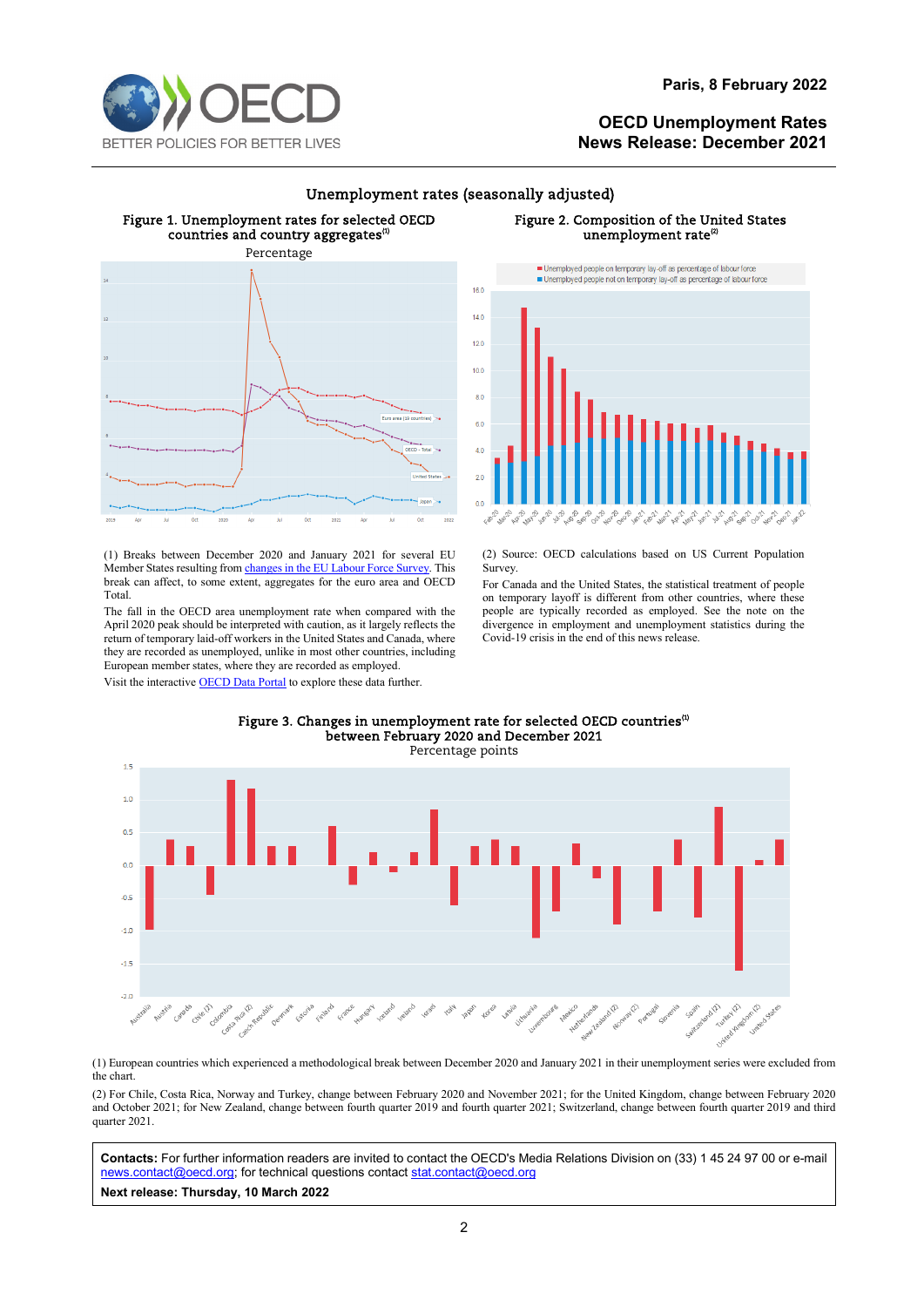

| Percentage of the labour force, seasonally adjusted |      |      |                |      |              |                |      |                |      |              |      |              |      |
|-----------------------------------------------------|------|------|----------------|------|--------------|----------------|------|----------------|------|--------------|------|--------------|------|
|                                                     | 2020 | 2021 |                |      | 2021<br>2020 |                |      | 2021           |      |              |      |              |      |
|                                                     |      |      | Q <sub>1</sub> | Q2   | Q3           | Q <sub>4</sub> | Feb  | Jul            | Aug  | Sep          | Oct  | Nov          | Dec  |
| OECD - Total                                        | 7.2  | 6.2  | 6.7            | 6.5  | 5.9          | 5.5            | 5.3  | 6.1            | 5.9  | 5.8          | 5.7  | 5.5          | 5.4  |
| G7                                                  | 6.5  | 5.2  | 5.7            | 5.5  | 5.0          | 4.5            | 4.2  | 5.2            | 5.0  | 4.8          | 4.7  | 4.5          | 4.3  |
| <b>European Union</b>                               | 7.2  | 7.0  | 7.5            | 7.3  | 6.8          | 6.5            | 6.6  | 6.9            | 6.9  | 6.7          | 6.6  | 6.5          | 6.4  |
| Euro area                                           | 7.9  | 7.7  | 8.2            | 8.0  | 7.5          | 7.1            | 7.4  | 7.7            | 7.5  | 7.4          | 7.3  | 7.1          | 7.0  |
| Australia                                           | 6.5  | 5.1  | 6.0            | 5.1  | 4.6          | 4.7            | 5.1  | 4.6            | 4.5  | 4.6          | 5.2  | 4.6          | 4.2  |
| Austria <sup>(1)</sup>                              | 6.0  | 6.2  | 7.0            | 6.7  | 5.6          | 5.3            | 4.5  | 6.0            | 5.8  | 5.1          | 5.7  | 5.2          | 4.9  |
| Belgium <sup>(2)</sup>                              | 5.5  | 6.3  | 6.7            | 6.4  | 6.2          | 5.9            | 5.0  | 6.2            | 6.3  | 6.2          | 6.0  | 5.9          | 5.7  |
| Canada <sup>(3)</sup>                               | 9.6  | 7.5  | 8.4            | 7.9  | 7.2          | 6.3            | 5.7  | 7.4            | 7.1  | 7.0          | 6.8  | 6.1          | 6.0  |
| Chile                                               | 10.8 | 8.9  | 10.4           | 9.2  | 8.2          | 7.8            | 8.2  | 8.2            | 8.2  | 8.1          | 7.9  | 7.8          | ä.   |
| Colombia                                            | 16.1 | 13.8 | 14.7           | 14.2 | 13.1         | 13.0           | 11.3 | 13.4           | 12.8 | 13.0         | 13.4 | 13.0         | 12.6 |
| Costa Rica                                          | 19.6 | 16.4 | 18.8           | 18.0 | 15.3         | 13.7           | 12.5 | 16.4           | 15.3 | 15.0         | 14.4 | 13.7         | Ω,   |
| Czech Republic <sup>(2)</sup>                       | 2.6  | 2.8  | 3.3            | 3.1  | 2.7          | 2.2            | 1.8  | 2.6            | 2.8  | 2.6          | 2.4  | 2.2          | 2.1  |
| Denmark <sup>(2)</sup>                              | 5.7  | 5.2  | 5.9            | 5.1  | 4.9          | 5.1            | 4.8  | 4.7            | 4.8  | 5.1          | 5.0  | 5.1          | 5.1  |
| Estonia                                             | 6.9  | 6.2  | 7.0            | 6.6  | 5.9          | 5.2            | 5.2  | 6.2            | 5.8  | 5.6          | 5.2  | 5.3          | 5.2  |
| Finland                                             | 7.7  | 7.7  | 8.0            | 8.1  | 7.5          | 6.9            | 6.6  | 7.7            | 7.1  | 7.7          | 6.7  | 6.8          | 7.2  |
| France                                              | 8.0  | 7.9  | 8.0            | 8.2  | 7.9          | 7.5            | 7.7  | 8.0            | 7.9  | 7.7          | 7.6  | 7.5          | 7.4  |
| Germany <sup>(1)(2)</sup>                           | 3.8  | 3.5  | 3.9            | 3.6  | 3.4          | 3.2            | 3.5  | 3.4            | 3.4  | 3.3          | 3.3  | 3.2          | 3.2  |
| Greece <sup>(2)</sup>                               | 16.4 | 14.8 | 16.4           | 16.0 | 13.7         | 13.2           | 16.0 | 14.3           | 13.7 | 13.2         | 13.5 | 13.3         | 12.7 |
| <b>Hungary</b>                                      | 4.1  | 4.1  | 4.3            | 4.1  | 3.9          | 3.8            | 3.5  | 4.1            | 4.1  | 3.6          | 3.9  | 3.8          | 3.7  |
| Iceland                                             | 6.4  | 6.0  | 6.9            | 6.3  | 5.2          | 4.9            | 5.0  | 5.5            | 5.2  | 5.0          | 4.9  | 4.9          | 4.9  |
| Ireland $\overline{^{(2)}}$                         | 5.9  | 6.3  | 7.4            | 6.9  | 5.5          | 5.2            | 4.9  | 5.8            | 5.4  | 5.2          | 5.2  | 5.2          | 5.1  |
| <b>Israel</b>                                       | 4.3  | 5.0  | 5.1            | 5.3  | 5.0          | 4.5            | 3.4  | 4.9            | 4.9  | 5.0          | 4.8  | 4.4          | 4.3  |
| Italy                                               | 9.3  | 9.5  | 10.1           | 9.8  | 9.1          | 9.1            | 9.6  | 9.1            | 9.2  | 9.1          | 9.3  | 9.1          | 9.0  |
| Japan                                               | 2.8  | 2.8  | 2.8            | 2.9  | 2.8          | 2.7            | 2.4  | 2.8            | 2.8  | 2.8          | 2.7  | 2.8          | 2.7  |
| Korea                                               | 3.9  | 3.7  | 4.4            | 3.7  | 3.0          | 3.4            | 3.4  | 3.3            | 2.8  | 3.0          | 3.2  | 3.1          | 3.8  |
| Latvia <sup>(2)</sup>                               | 8.1  | 7.6  | 7.7            | 7.8  | 7.4          | 7.3            | 7.2  | 7.7            | 7.4  | 7.0          | 7.0  | 7.3          | 7.5  |
| Lithuania <sup>(2)</sup>                            | 8.5  | 6.9  | 6.9            | 7.6  | 7.0          | 6.0            | 6.7  | 7.3            | 7.0  | 6.7          | 6.5  | 6.0          | 5.6  |
| Luxembourg <sup>(2)</sup>                           | 6.7  | 5.6  | 6.2            | 5.9  | 5.3          | 5.0            | 5.7  | 5.5            | 5.3  | 5.2          | 5.0  | 5.0          | 5.0  |
| Mexico <sup>(4)</sup>                               | 4.4  | 4.1  | 4.4            | 4.3  | 4.0          | 3.8            | 3.6  | 4.2            | 4.0  | 3.9          | 3.8  | 3.8          | 3.9  |
| Netherlands                                         | 4.9  | 4.2  | 4.7            | 4.4  | 4.1          | 3.8            | 4.0  | 4.1            | 4.2  | 4.1          | 3.9  | 3.7          | 3.8  |
| <b>New Zealand</b>                                  | 4.6  | 3.8  | 4.6            | 4.0  | 3.3          | 3.2            |      | à,             | ä.   | а            | ä,   | ä.           | ä,   |
| Norway                                              | 4.6  | u.   | 4.8            | 5.0  | 4.0          | u.             | 3.5  | 4.3            | 4.0  | 3.6          | 3.6  | 3.5          | ä,   |
| Poland <sup>(2)</sup>                               | 3.2  | 3.4  | 3.8            | 3.6  | 3.1          | 3.0            | 3.0  | 3.2            | 3.1  | 3.0          | 3.0  | 3.0          | 2.9  |
| Portugal                                            | 7.1  | 6.6  | 6.8            | 6.9  | 6.4          | 6.2            | 6.6  | 6.6            | 6.3  | 6.4          | 6.4  | 6.3          | 5.9  |
| Slovak Republic <sup>(2)</sup>                      | 6.7  | 6.8  | 7.1            | 7.0  | 6.6          | 6.4            | 6.0  | 6.7            | 6.6  | 6.5          | 6.4  | 6.4          | 6.4  |
| Slovenia <sup>(2)</sup>                             | 5.0  | 4.8  | 5.2            | 4.5  | 4.6          | 4.7            | 4.2  | 4.5            | 4.6  | 4.6          | 4.7  | 4.8          | 4.6  |
| Spain                                               | 15.5 | 14.8 | 15.6           | 15.4 | 14.7         | 13.4           | 13.8 | 15.1           | 14.7 | 14.3         | 13.9 | 13.4         | 13.0 |
| Sweden <sup>(2)</sup>                               | 8.3  | 8.8  | 9.2            | 9.2  | 8.6          | 8.3            | 7.6  | 8.3            | 8.8  | 8.8          | 8.5  | 8.3          | 8.0  |
| Switzerland                                         | 4.8  | а.   | 5.4            | 5.3  | 5.0          | а.             |      | $\mathbf{r}$ . | аń.  | $\mathbf{r}$ | u,   | $\mathbf{r}$ | 4    |
| Turkey                                              | 13.1 | u,   | 13.0           | 12.2 | 11.7         | ia.            | 12.8 | 11.8           | 11.8 | 11.5         | 11.2 | 11.2         | д    |
| <b>United Kingdom</b>                               | 4.6  | ů,   | 4.9            | 4.7  | 4.3          | ü.             | 4.0  | 4.5            | 4.3  | 4.2          | 4.1  | ä.           | ä,   |
| United States <sup>(5)</sup>                        | 8.1  | 5.4  | 6.2            | 5.9  | 5.1          | 4.2            | 3.5  | 5.4            | 5.2  | 4.7          | 4.6  | 4.2          | 3.9  |
|                                                     |      |      |                |      |              |                |      |                |      |              |      |              |      |

# **Table 1: OECD Unemployment rates**

..: not available

Notes:

(1) Provisional data for Austria, for Germany from February 2021.

(2) Belgium, the Czech Republic, Denmark, Germany, Greece, Ireland, Latvia, Lithuania, Luxembourg, Poland, the Slovak Republic, Slovenia and Sweden: from January 2021, data are compliant with the new Integrated European Social Statistics (IESS) Framework Regulation, while prior to this date, data refer to the former definition.

(3) Canada: Unemployment rate for January 2022 was 6.5%.

(4) Mexico: April, May and June 2020 monthly figures are based on the INEGI Encuesta Telefónica de Ocupación y Empleo (ETOE) phone survey. These data are not strictly comparable with the results for earlier months. Data from July 2020 are based on the new Encuesta Nacional de Ocupación y Empleo (ENOE) survey, combining telephone and face-to-face interviews.

(5) United States: Unemployment rate for January 2022 was 4.0%.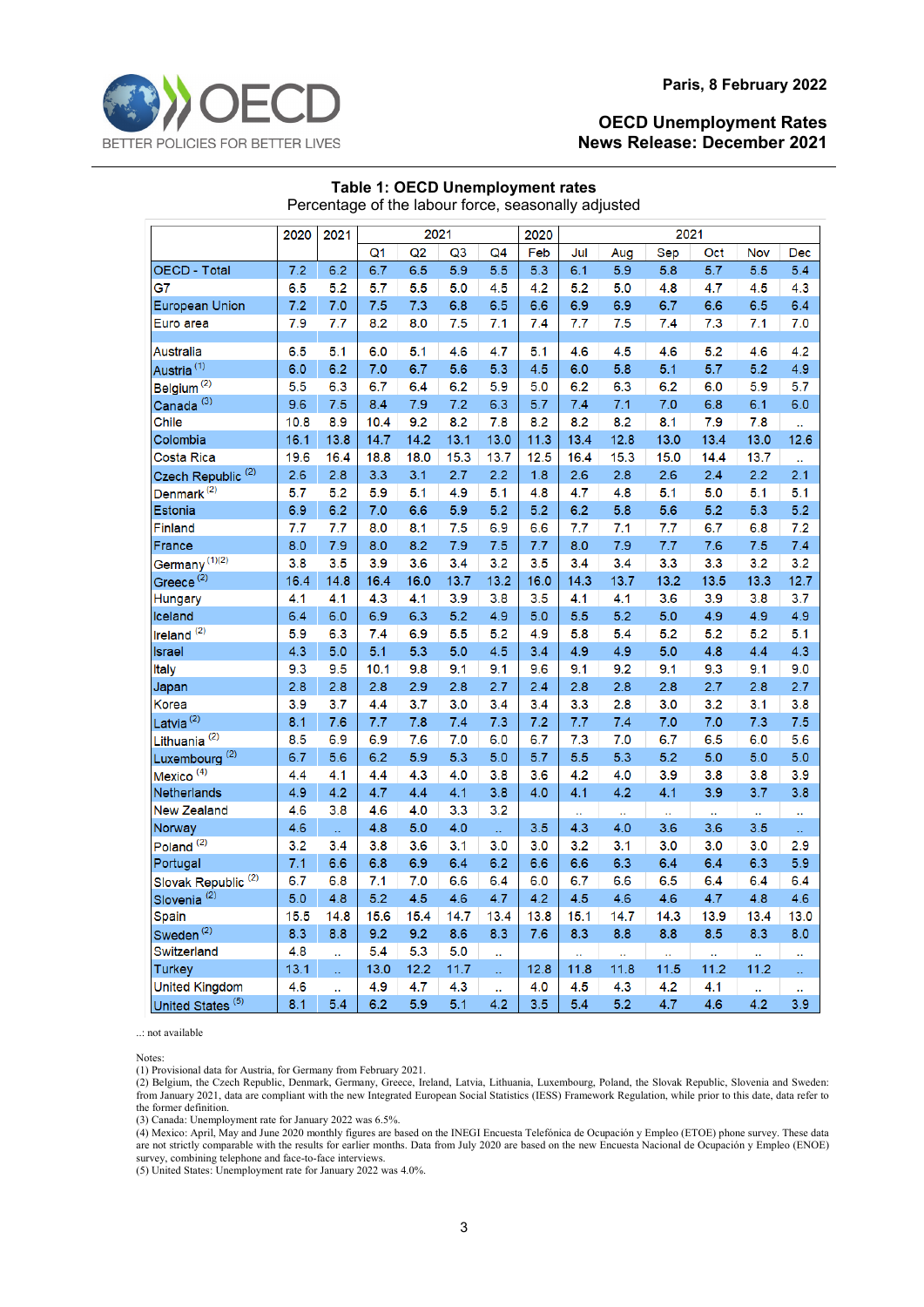

|                                                                   | Table 2: Unemployment rates by sex |  |  |
|-------------------------------------------------------------------|------------------------------------|--|--|
| Percentage of the labour force of each group, seasonally adjusted |                                    |  |  |

|                                | Women        |      |                |                |      |           |                      | Men          |      |                |      |      |                  |                      |
|--------------------------------|--------------|------|----------------|----------------|------|-----------|----------------------|--------------|------|----------------|------|------|------------------|----------------------|
|                                | 2021<br>2020 |      | 2021           |                |      | 2021      |                      | 2021<br>2020 |      | 2021           |      | 2021 |                  |                      |
|                                |              |      | Q <sub>3</sub> | Q <sub>4</sub> | Oct  | Nov       | <b>Dec</b>           |              |      | Q <sub>3</sub> | Q4   | Oct  | <b>Nov</b>       | <b>Dec</b>           |
| <b>OECD - Total</b>            | 7.4          | 6.4  | 6.1            | 5.8            | 5.9  | 5.7       | 5.6                  | 6.9          | 6.0  | 5.8            | 5.3  | 5.5  | $\overline{5.3}$ | 5.2                  |
| G7                             | 6.6          | 5.1  | 4.9            | 4.5            | 4.7  | 4.4       | 4.3                  | 6.4          | 5.3  | 5.1            | 4.6  | 4.7  | 4.6              | 4.4                  |
| <b>European Union</b>          | 7.5          | 7.4  | 7.2            | 6.8            | 6.9  | 6.8       | 6.6                  | 7.0          | 6.7  | 6.5            | 6.2  | 6.3  | 6.2              | 6.1                  |
| Euro area                      | 8.3          | 8.1  | 7.9            | 7.5            | 7.6  | 7.5       | 7.3                  | 7.7          | 7.4  | 7.2            | 6.8  | 7.0  | 6.8              | 6.7                  |
|                                |              |      |                |                |      |           |                      |              |      |                |      |      |                  |                      |
| Australia                      | 6.4          | 5.0  | 4.7            | 4.8            | 5.4  | 4.7       | 4.2                  | 6.6          | 5.2  | 4.5            | 4.6  | 5.0  | 4.6              | 4.1                  |
| Austria <sup>(1)</sup>         | 5.9          | 6.1  | 5.5            | 5.3            | 6.0  | 5.2       | 4.7                  | 6.1          | 6.3  | 5.8            | 5.3  | 5.5  | 5.2              | 5.1                  |
| Belgium <sup>(2)</sup>         | 5.4          | 6.1  | 5.7            | 5.4            | 5.4  | 5.4       | 5.4                  | 5.7          | 6.5  | 6.7            | 6.3  | 6.6  | 6.2              | 6.0                  |
| Canada                         | 9.5          | 7.2  | 6.8            | 6.0            | 6.4  | 5.6       | 5.9                  | 9.6          | 7.7  | 7.6            | 6.6  | 7.1  | 6.6              | 6.0                  |
| Chile                          | 11.0         | 9.2  | 8.6            | 8.0            | 8.0  | 8.0       | $\ddot{\phantom{a}}$ | 10.6         | 8.6  | 7.9            | 7.6  | 7.7  | 7.6              | $\ddot{\phantom{a}}$ |
| Colombia                       | 20.7         | 18.2 | 17.4           | 17.1           | 17.9 | 17.0      | 16.4                 | 12.9         | 10.6 | 9.9            | 10.1 | 10.1 | 10.2             | 9.9                  |
| Costa Rica                     | 25.7         | 22.0 | 19.9           | 17.4           | 17.8 | 17.4      | ù.                   | 15.6         | 12.7 | 12.2           | 11.3 | 12.2 | 11.3             | $\ddot{\phantom{a}}$ |
| Czech Republic <sup>(2)</sup>  | 3.0          | 3.4  | 3.2            | 2.6            | 2.8  | 2.7       | 2.4                  | 2.2          | 2.3  | 2.2            | 1.9  | 2.1  | 1.8              | 1.9                  |
| Denmark <sup>(2)</sup>         | 6.0          | 5.4  | 4.9            | 5.2            | 5.2  | 5.4       | 5.1                  | 5.4          | 5.1  | 4.8            | 4.9  | 4.9  | 4.8              | 5.0                  |
| Estonia                        | 6.7          | 5.5  | 5.1            | 4.6            | 4.8  | 4.6       | 4.5                  | 7.1          | 6.8  | 6.7            | 5.8  | 5.6  | 6.0              | 5.7                  |
| <b>Finland</b>                 | 7.4          | 7.1  | 7.1            | 6.6            | 6.1  | 6.7       | 6.9                  | 8.1          | 8.2  | 7.9            | 7.2  | 7.3  | 6.9              | 7.5                  |
| France                         | 8.0          | 7.8  | 7.9            | 7.4            | 7.5  | 7.4       | 7.4                  | 8.1          | 8.0  | 7.9            | 7.5  | 7.6  | 7.5              | 7.5                  |
| Germany <sup>(1)(2)</sup>      | 3.4          | 3.2  | 3.0            | 2.9            | 2.9  | 2.9       | 2.9                  | 4.2          | 3.8  | 3.7            | 3.5  | 3.5  | 3.5              | 3.5                  |
| Greece <sup>(2)</sup>          | 19.9         | 19.0 | 17.9           | 17.3           | 17.6 | 17.7      | 16.6                 | 13.7         | 11.5 | 10.4           | 9.8  | 10.3 | 9.7              | 9.5                  |
| Hungary                        | 4.2          | 4.2  | 4.0            | 4.0            | 4.2  | 4.1       | 3.8                  | 4.1          | 3.9  | 3.8            | 3.6  | 3.6  | 3.6              | 3.6                  |
| Iceland                        | 6.3          | 6.5  | 5.0            | 4.4            | 4.4  | 4.4       | 4.4                  | 6.6          | 5.7  | 5.5            | 5.3  | 5.4  | 5.3              | 5.3                  |
| Ireland <sup>(2)</sup>         | 5.9          | 6.2  | 5.4            | 5.1            | 5.1  | 5.1       | 5.1                  | 5.8          | 6.3  | 5.5            | 5.3  | 5.3  | 5.3              | 5.2                  |
| <b>Israel</b>                  | 4.1          | 4.9  | 4.8            | 4.4            | 4.7  | 4.3       | 4.2                  | 4.5          | 5.0  | 5.1            | 4.6  | 4.9  | 4.6              | 4.4                  |
| Italy                          | 10.3         | 10.6 | 10.3           | 10.0           | 10.3 | 10.0      | 9.6                  | 8.6          | 8.7  | 8.2            | 8.5  | 8.5  | 8.4              | 8.5                  |
| Japan                          | 2.5          | 2.5  | 2.5            | 2.5            | 2.5  | 2.6       | 2.4                  | 3.0          | 3.1  | 3.0            | 2.9  | 2.8  | 3.0              | 2.9                  |
| Korea                          | 4.0          | 3.8  | 3.0            | 3.6            | 3.2  | 3.2       | 4.3                  | 3.9          | 3.6  | 3.0            | 3.2  | 3.2  | 3.0              | 3.4                  |
| Latvia <sup>(2)</sup>          | 7.1          | 6.5  | 5.9            | 6.2            | 5.9  | 6.3       | 6.3                  | 9.1          | 8.6  | 8.8            | 8.4  | 8.2  | 8.4              | 8.7                  |
| Lithuania <sup>(2)</sup>       | 7.7          | 6.4  | 6.3            | 5.1            | 5.6  | 5.1       | 4.7                  | 9.3          | 7.3  | 7.7            | 6.9  | 7.4  | 6.8              | 6.5                  |
| Luxembourg <sup>(2)</sup>      | 6.8          | 6.2  | 5.9            | 5.5            | 5.5  | 5.5       | 5.5                  | 6.5          | 5.1  | 4.8            | 4.6  | 4.6  | 4.5              | 4.6                  |
| Mexico <sup>(3)</sup>          | 4.2          | 4.1  | 4.1            | 4.0            | 3.8  | 4.0       | 4.3                  | 4.6          | 4.1  | 4.0            | 3.7  | 3.9  | 3.6              | 3.6                  |
| Netherlands                    | 5.1          | 4.5  | 4.4            | 4.1            | 4.3  | 3.9       | 4.0                  | 4.6          | 4.0  | 3.8            | 3.6  | 3.6  | 3.5              | 3.6                  |
| <b>New Zealand</b>             | 5.0          | 3.9  | 3.4            | 3.3            | ú,   | ä.        | ü.                   | 4.3          | 3.7  | 3.3            | 3.1  | ü.   | ů,               | ä,                   |
| Norway                         | 4.4          | ú.   | 3.6            | u.             | 3.5  | 3.2       | ä,                   | 4.8          | W.   | 4.3            | ä,   | 3.7  | 3.6              | x.                   |
| Poland <sup>(2)</sup>          | 3.3          | 3.4  | 3.2            | 3.0            | 3.0  | 3.0       | 2.9                  | 3.1          | 3.4  | 3.0            | 3.0  | 3.0  | 3.0              | 3.0                  |
| Portugal                       | 7.4          | 6.9  | 6.9            | 6.3            | 6.7  | 6.4       | 5.9                  | 6.8          | 6.3  | 6.0            | 6.0  | 6.0  | 6.1              | 5.9                  |
| Slovak Republic <sup>(2)</sup> | 7.1          | 7.0  | 6.7            | 6.3            | 6.4  | 6.3       | 6.3                  | 6.4          | 6.6  | 6.5            | 6.4  | 6.4  | 6.4              | 6.5                  |
| Slovenia <sup>(2)</sup>        | 5.7          | 5.1  | 4.2            | 4.3            | 4.3  | 4.3       | 4.2                  | 4.4          | 4.5  | 4.8            | 5.1  | 5.1  | 5.1              | 5.0                  |
| Spain                          | 17.4         | 16.7 | 16.5           | 15.1           | 15.6 | 15.1      | 14.7                 | 13.9         | 13.1 | 13.1           | 11.9 | 12.3 | 11.8             | 11.5                 |
| Sweden <sup>(2)</sup>          | 8.3          | 9.1  | 8.9            | 8.8            | 9.2  | 8.5       | 8.8                  | 8.3          | 8.5  | 8.4            | 7.7  | 7.8  | 8.0              | 7.4                  |
| Switzerland                    | 5.0          | ä.   | 5.0            | а.             | ä,   | $\ddotsc$ | ă,                   | 4.7          | ä.   | 4.9            | ä,   | ü,   | а                | $\ddot{\phantom{1}}$ |
| <b>Turkey</b>                  | 14.8         | ä.   | 14.4           | ä,             | 13.9 | 14.5      | ä.                   | 12.4         | ů,   | 10.4           | ü.   | 9.9  | 9.6              | ä,                   |
| <b>United Kingdom</b>          | 4.3          | ä.   | 4.1            | ä,             | 3.9  | ä.        | ä.                   | 4.8          | ů,   | 4.4            | ä,   | 4.2  |                  | ä                    |
| <b>United States</b>           | 8.4          | 5.2  | 4.9            | 4.2            | 4.6  | 4.2       | 3.9                  | 7.8          | 5.5  | 5.3            | 4.2  | 4.5  | 4.2              | 3.9                  |

..: not available

Notes:

(1) Provisional data for Austria, for Germany from February 2021.

(2) Belgium, the Czech Republic, Denmark, Germany, Greece, Ireland, Latvia, Lithuania, Luxembourg, Poland, the Slovak Republic, Slovenia and Sweden: from January 2021, data are compliant with the new Integrated European Social Statistics (IESS) Framework Regulation, while prior to this date, data refer to the former definition.

(3) Mexico: April, May and June 2020 monthly figures are based on the INEGI ETOE phone survey. These data are not strictly comparable with the results for earlier months. Data from July 2020 are based on the New ENOE survey, combining telephone and face-to-face interviews.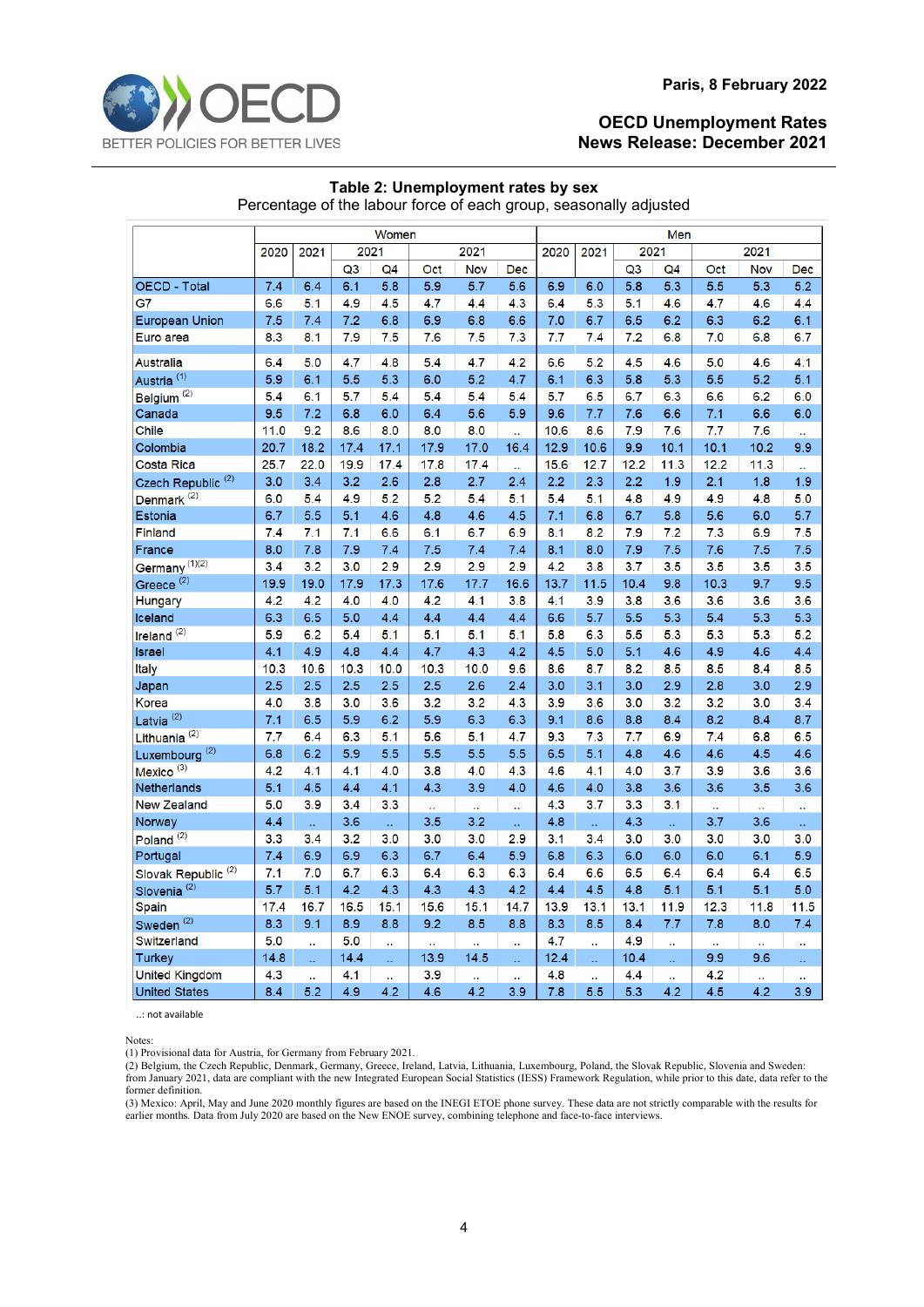

#### **Paris, 8 February 2022**

## **OECD Unemployment Rates News Release: December 2021**

#### **Table 3: Unemployment rates by age group** Percentage of the labour force of each group, seasonally adjusted

|                                | Youth (15-24) |             |             |             |             |                      |                      | Prime-age and Older Workers (25+) |           |                  |                  |                      |                      |                      |
|--------------------------------|---------------|-------------|-------------|-------------|-------------|----------------------|----------------------|-----------------------------------|-----------|------------------|------------------|----------------------|----------------------|----------------------|
|                                | 2020          | 2021        | 2021        |             |             | 2021                 |                      | 2020                              | 2021      | 2021             |                  |                      | 2021                 |                      |
|                                |               |             | Q3          | Q4          | Oct         | Nov                  | Dec                  |                                   |           | Q <sub>3</sub>   | Q4               | Oct                  | Nov                  | Dec                  |
| <b>OECD - Total</b>            | 15.2          | 12.9        | 12.2        | 11.7        | 11.8        | 11.8                 | 11.5                 | 6.2                               | 5.3       | $\overline{5.1}$ | 4.7              | 4.9                  | 4.7                  | 4.6                  |
| G7                             | 13.8          | 10.6        | 10.2        | 9.5         | 9.5         | 9.5                  | 9.4                  | 5.6                               | 4.5       | 4.4              | 3.9              | 4.1                  | 3.9                  | 3.7                  |
| <b>European Union</b>          | 17.2          | 16.7        | 16.0        | 15.2        | 15.5        | 15.3                 | 14.9                 | 6.3                               | 6.1       | 6.0              | 5.7              | 5.8                  | 5.6                  | 5.6                  |
| Euro area                      | 17.7          | 17.0        | 16.2        | 15.3        | 15.6        | 15.4                 | 14.9                 | 7.0                               | 6.8       | 6.7              | 6.3              | 6.4                  | 6.3                  | 6.2                  |
| <b>Australia</b>               | 14.3          | 11.3        | 10.6        | 11.1        | 13.1        | 10.9                 | 9.4                  | 5.0                               | 4.0       | 3.5              | 3.5              | 3.8                  | 3.4                  | 3.2                  |
| Austria <sup>(1)</sup>         | 11.7          | 11.0        | 10.1        | 9.6         | 10.4        | 10.0                 | 8.3                  | 5.3                               | 5.6       | 5.1              | 4.8              | 5.1                  | 4.6                  | 4.6                  |
| (2)(3)<br><b>Belgium</b>       | 15.3          | 18.4        | 18.3        | 16.4        | 16.4        | 16.4                 | 16.4                 | 4.8                               | 5.3       | 5.2              | 4.9              | 5.0                  | 4.9                  | 4.9                  |
| Canada                         | 20.0          | 13.6        | 11.6        | 10.7        | 10.5        | 10.5                 | 11.1                 | 7.9                               | 6.5       | 6.5              | 5.6              | 6.2                  | 5.4                  | 5.1                  |
| Chile                          | 24.7          | 20.0        | 17.5        | 16.8        | 16.9        | 16.8                 | ů,                   | 9.6                               | 7.9       | 7.4              | 7.0              | 7.1                  | 7.0                  | ä.                   |
| Colombia                       | 27.5          | 24.7        | 24.3        | 22.9        | 24.1        | 22.8                 | 21.8                 | 13.9                              | 11.6      | 10.9             | 11.1             | 11.3                 | 11.1                 | 10.9                 |
| Costa Rica                     | 42.4          | 39.4        | 37.8        | 36.1        | 36.1        | 36.1                 | ü.                   | 15.8                              | 12.5      | 11.6             | 10.1             | 10.9                 | 10.1                 | Ω,                   |
| Czech Republic <sup>(3)</sup>  | 7.9           | 8.2         | 7.4         | 7.1         | 7.3         | 6.5                  | 7.6                  | 2.3                               | 2.5       | 2.4              | 2.0              | 2.2                  | 2.0                  | 1.9                  |
| Denmark <sup>(3)</sup>         | 11.6          | 11.2        | 10.3        | 11.2        | 11.6        | 11.1                 | 10.8                 | 4.7                               | 4.3       | 4.0              | 4.0              | 3.9                  | 4.1                  | 4.1                  |
| Estonia                        | 18.3          | 16.9        | 16.2        | 17.4        | 16.1        | 18.2                 | 17.8                 | 6.0                               | 5.3       | 5.1              | 4.3              | 4.3                  | 4.3                  | 4.2                  |
| Finland                        | 20.8          | 17.1        | 14.2        | 15.0        | 15.3        | 16.0                 | 13.8                 | 6.0                               | 6.5       | 6.7              | 5.9              | 5.6                  | 5.7                  | 6.4                  |
| France                         | 21.4          | 19.5        | 19.9        | 18.0        | 18.5        | 17.8                 | 17.6                 | 6.6                               | 6.6       | 6.5              | 6.2              | 6.2                  | 6.2                  | 6.2                  |
| Germany <sup>(1)(3)</sup>      | 7.1           | 6.9         | 6.5         | 6.2         | 6.3         | 6.2                  | 6.1                  | 3.5                               | 3.2       | 3.0              | 2.9              | 2.9                  | 2.9                  | 2.9                  |
| Greece <sup>(3)</sup>          | 35.4          | 36.0        | 30.9        | 33.3        | 32.5        | 37.0                 | 30.5                 | 15.5                              | 13.8      | 12.9             | 12.2             | 12.5                 | 12.1                 | 11.9                 |
| Hungary                        | 12.4          | 13.4        | 13.8        | 12.7        | 13.3        | 12.3                 | 12.4                 | 3.5                               | 3.4       | 3.2              | 3.2              | 3.2                  | 3.2                  | 3.1                  |
| lceland                        | 11.9          | 12.3        | 8.8         | 8.9         | 8.5         | 8.9                  | 9.4                  | 5.5                               | 5.0       | 4.7              | 4.2              | 4.3                  | 4.2                  | 4.1                  |
| Ireland <sup>(3)</sup>         | 15.9          | 14.4        | 11.4        | 10.6        | 10.5        | 10.7                 | 10.6<br>6.2          | 4.6                               | 5.1       | 4.6              | 4.4              | 4.4                  | 4.4                  | 4.3                  |
| Israel <sup>(4)</sup>          | 7.9<br>29.5   | 7.7<br>29.6 | 8.7<br>27.9 | 7.5<br>27.3 | 8.6<br>27.6 | 7.8<br>27.5          | 26.8                 | 3.7<br>8.1                        | 4.5       | 4.7<br>8.0       | 4.1              | 4.5                  | 4.0                  | 3.8                  |
| Italy                          | 4.5           | 4.6         | 4.2         | 4.8         | 4.1         | 5.2                  | 5.2                  | 2.6                               | ü.<br>2.7 | 2.6              | $\ddotsc$<br>2.5 | $\ddotsc$<br>2.5     | ä.<br>2.6            | ä,<br>2.5            |
| Japan<br>Korea                 | 10.5          | 8.5         | 6.9         | 7.7         | 8.1         | 7.6                  | 7.4                  | 3.6                               | 3.4       | 2.8              | 3.1              | 2.9                  | 2.9                  | 3.6                  |
| Latvia <sup>(3)</sup>          | 14.8          | 15.3        | 14.6        | 15.0        | 14.9        | 15.0                 | 15.0                 | 7.7                               | 7.1       | 6.9              | 6.8              | 6.5                  | 6.8                  | 7.0                  |
| Lithuania <sup>(3)</sup>       | 19.5          | 14.5        | 15.0        | 11.9        | 13.2        | 11.8                 | 10.7                 | 7.7                               | 6.3       | 6.4              | 5.6              | 6.0                  | 5.5                  | 5.3                  |
| Luxembourg <sup>(3)</sup>      | 22.7          | 16.9        | 16.5        | 15.7        | 15.4        | 15.5                 | 16.2                 | 5.4                               | 4.6       | 4.4              | 4.1              | 4.1                  | 4.1                  | 4.1                  |
| Mexico <sup>(5)</sup>          | 8.1           | 8.1         | 7.2         | 7.7         | 8.0         | 7.6                  | 7.5                  | 3.7                               | 3.4       | 3.4              | 3.1              | 3.0                  | 3.0                  | 3.2                  |
| Netherlands                    | 10.6          | 9.4         | 8.9         | 8.0         | 8.5         | 7.8                  | 7.8                  | 3.7                               | 3.2       | 3.1              | 2.9              | 3.0                  | 2.8                  | 2.9                  |
| <b>New Zealand</b>             | 12.4          | 10.5        | 9.9         | 8.8         | ä.          | $\ddotsc$            | $\ddot{\phantom{a}}$ | 3.3                               | 2.7       | 2.2              | 2.2              | $\ddot{\phantom{a}}$ | ä.                   | $\ddot{\phantom{a}}$ |
| Norway                         | 11.5          | ä.          | 10.5        | ä,          | 9.8         | 9.5                  | ü,                   | 3.6                               | ä,        | 3.0              | ä,               | 2.7                  | 2.6                  | x.                   |
| Poland <sup>(3)</sup>          | 10.9          | 12.4        | 10.3        | 11.5        | 10.8        | 11.7                 | 11.9                 | 2.6                               | 2.8       | 2.6              | 2.4              | 2.5                  | 2.4                  | 2.3                  |
| Portugal                       | 22.9          | 23.2        | 23.0        | 21.8        | 22.1        | 22.3                 | 21.1                 | 6.0                               | 5.5       | 5.3              | 5.1              | 5.3                  | 5.2                  | 4.9                  |
| Slovak Republic <sup>(3)</sup> | 19.3          | 20.8        | 19.2        | 19.7        | 19.1        | 19.6                 | 20.5                 | 5.9                               | 6.0       | 5.9              | 5.7              | 5.7                  | 5.6                  | 5.7                  |
| Slovenia <sup>(2)(3)</sup>     | 14.4          | 13.8        | 12.7        | 12.9        | 12.9        | 12.9                 | 12.9                 | 4.4                               | 4.1       | 3.9              | 3.8              | 3.9                  | 3.9                  | 3.7                  |
| Spain                          | 38.3          | 35.0        | 31.9        | 31.1        | 31.4        | 31.2                 | 30.6                 | 14.0                              | 13.4      | 13.5             | 12.2             | 12.6                 | 12.1                 | 11.8                 |
| Sweden <sup>(3)</sup>          | 23.8          | 24.8        | 24.5        | 24.2        | 24.5        | 24.4                 | 23.7                 | 6.4                               | 6.8       | 6.6              | 6.3              | 6.5                  | 6.2                  | 6.1                  |
| Switzerland                    | 8.6           | ä,          | 8.6         | а           | ä.          | $\ddot{\phantom{a}}$ | .,                   | 4.3                               | ä,        | 4.5              | и,               | ä,                   |                      | ä,                   |
| <b>Turkey</b>                  | 24.9          | ü.          | 22.0        | ü,          | 20.6        | 22.3                 | ü.                   | 11.1                              | u.        | 9.8              | ü.               | 9.5                  | 9.2                  | ä,                   |
| <b>United Kingdom</b>          | 13.7          | ä.          | 11.7        | ä.          | 11.1        | ä,                   | $\ddot{\phantom{a}}$ | 3.3                               | ä.        | 3.3              | ä.               | 3.1                  | $\ddot{\phantom{a}}$ | à.                   |
| <b>United States</b>           | 15.1          | 9.7         | 9.4         | 8.4         | 8.5         | 8.4                  | 8.2                  | 7.1                               | 4.7       | 4.5              | 3.6              | 4.0                  | 3.6                  | 3.3                  |

..: not available

Notes:

(1) Provisional data for Austria, for Germany from February 2021.

(2) Belgium and Slovenia: For youth unemployment, quarterly data are shown.

(3) Belgium, the Czech Republic, Denmark, Germany, Greece, Ireland, Latvia, Lithuania, Luxembourg, Poland, the Slovak republic, Slovenia and Sweden: from January 2021, data are compliant with the new Integrated European Social Statistics (IESS) Framework Regulation, while prior to this date, data refer to the former definition.

(4) Israel: Data shown in this table are not seasonally adjusted.

(5) Mexico: April, May and June 2020 monthly figures are based on the INEGI ETOE phone survey. These data are not strictly comparable with the results for earlier months. Data from July 2020 are based on the New ENOE survey, combining telephone and face-to-face interviews.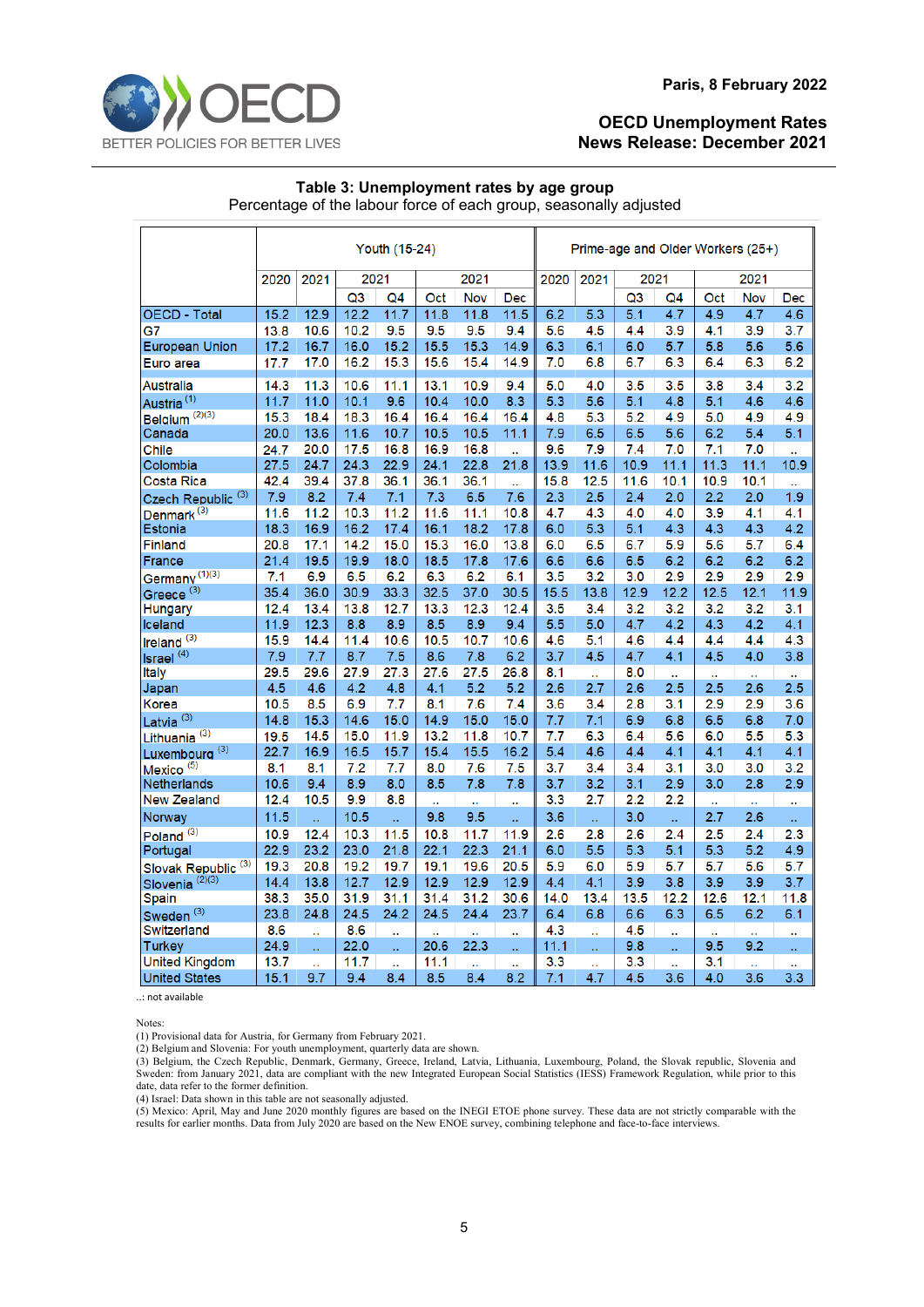| Thousands of persons, seasonally adjusted |        |        |        |        |                |        |        |        |            |  |  |
|-------------------------------------------|--------|--------|--------|--------|----------------|--------|--------|--------|------------|--|--|
|                                           | 2020   | 2021   |        | 2021   |                | 2021   |        |        |            |  |  |
|                                           |        |        | Q2     | Q3     | Q <sub>4</sub> | Sep    | Oct    | Nov    | <b>Dec</b> |  |  |
| <b>OECD - Total</b>                       | 46,890 | 41,014 | 43,089 | 39,527 | 36,899         | 38,423 | 37,912 | 36,748 | 36,059     |  |  |
| G7                                        | 24,647 | 19,844 | 21,142 | 19,145 | 17,300         | 18,441 | 17,981 | 17,270 | 16,650     |  |  |
| <b>European Union</b>                     | 15,218 | 14,920 | 15,530 | 14,567 | 13,853         | 14,295 | 14,125 | 13,822 | 13,612     |  |  |
| Euro area                                 | 12,911 | 12,589 | 13,110 | 12,344 | 11,700         | 12,102 | 11,953 | 11,666 | 11,481     |  |  |
| Australia                                 | 878    | 701    | 712    | 627    | 639            | 625    | 706    | 637    | 574        |  |  |
| Austria <sup>(1)</sup>                    | 271    | 283    | 303    | 260    | 244            | 237    | 264    | 241    | 228        |  |  |
| Belgium <sup>(2)</sup>                    | 282    | 325    | 328    | 326    | 305            | 324    | 315    | 304    | 296        |  |  |
| Canada                                    | 1,897  | 1,520  | 1,593  | 1,470  | 1,298          | 1,439  | 1,396  | 1,262  | 1,236      |  |  |
| Chile                                     | 938    | 806    | 817    | 749    | 722            | 744    | 727    | 722    |            |  |  |
| Colombia                                  | 3,755  | 3,349  | 3,519  | 3,210  | 3,124          | 3,169  | 3,246  | 3,122  | 3,003      |  |  |
| Costa Rica                                | 468    | 401    | 434    | 378    | 333            | 368    | 351    | 333    |            |  |  |
| Czech Republic <sup>(2)</sup>             | 137    | 150    | 163    | 143    | 121            | 139    | 130    | 117    | 115        |  |  |
| Denmark <sup>(2)</sup>                    | 171    | 160    | 156    | 149    | 156            | 157    | 155    | 158    | 156        |  |  |
| Estonia                                   | 48     | 43     | 46     | 41     | 36             | 39     | 36     | 37     | 36         |  |  |
| <b>Finland</b>                            | 209    | 212    | 224    | 207    | 192            | 210    | 185    | 188    | 203        |  |  |
| France                                    | 2,381  | 2,380  | 2,473  | 2,384  | 2,267          | 2,340  | 2,289  | 2,261  | 2,251      |  |  |
| Germany <sup>(1)(2)</sup>                 | 1,664  | 1,506  | 1,556  | 1,451  | 1,385          | 1,421  | 1,399  | 1,384  | 1,372      |  |  |
| Greece <sup>(2)</sup>                     | 761    | 679    | 739    | 644    | 617            | 619    | 629    | 629    | 593        |  |  |
| <b>Hungary</b>                            | 198    | 196    | 199    | 190    | 185            | 172    | 188    | 185    | 181        |  |  |
| Iceland                                   | 13     | 13     | 13     | 11     | 10             | 11     | 10     | 10     | 10         |  |  |
| Ireland <sup>(2)</sup>                    | 139    | 157    | 174    | 141    | 134            | 135    | 135    | 135    | 132        |  |  |
| Israel                                    | 177    | 206    | 218    | 208    | 192            | 211    | 205    | 189    | 182        |  |  |
| Italy                                     | 2,296  | 2,359  | 2,429  | 2,267  | 2,270          | 2,262  | 2,320  | 2,259  | 2,230      |  |  |
| Japan                                     | 1,911  | 1,931  | 2,000  | 1,900  | 1,867          | 1,890  | 1,820  | 1,920  | 1,860      |  |  |
| Korea                                     | 1,108  | 1,037  | 1,051  | 858    | 956            | 849    | 900    | 890    | 1,079      |  |  |
| Latvia <sup>(2)</sup>                     | 79     | 71     | 73     | 69     | 69             | 66     | 66     | 69     | 71         |  |  |
| Lithuania <sup>(2)</sup>                  | 126    | 101    | 111    | 103    | 89             | 99     | 96     | 88     | 84         |  |  |
| Luxembourg <sup>(2)</sup>                 | 21     | 18     | 19     | 17     | 16             | 17     | 16     | 16     | 16         |  |  |
| Mexico <sup>(3)</sup>                     | 2,340  | 2,376  | 2,475  | 2,336  | 2,248          | 2,236  | 2,243  | 2,204  | 2,297      |  |  |
| Netherlands                               | 465    | 408    | 417    | 399    | 370            | 399    | 382    | 359    | 369        |  |  |
| <b>New Zealand</b>                        | 132    | 110    | 114    | 98     | 93             | L,     | ı.     |        |            |  |  |
| Norway                                    | 131    |        | 142    | 115    |                | 104    | 105    | 100    |            |  |  |
| Poland <sup>(2)</sup>                     | 537    | 577    | 622    | 531    | 511            | 517    | 515    | 515    | 504        |  |  |
| Portugal                                  | 358    | 337    | 356    | 331    | 320            | 328    | 330    | 325    | 304        |  |  |
| Slovak Republic <sup>(2)</sup>            | 182    | 185    | 191    | 183    | 177            | 179    | 177    | 176    | 177        |  |  |
| Slovenia <sup>(2)</sup>                   | 51     | 49     | 47     | 47     | 50             | 48     | 50     | 50     | 49         |  |  |
| Spain                                     | 3,531  | 3,430  | 3,572  | 3,433  | 3,119          | 3,339  | 3,224  | 3,104  | 3,030      |  |  |
| Sweden <sup>(2)</sup>                     | 459    | 488    | 511    | 479    | 459            | 489    | 470    | 460    | 448        |  |  |
| Switzerland                               | 238    |        | 262    | 245    |                |        |        |        |            |  |  |
| <b>Turkey</b>                             | 4,040  |        | 3,940  | 3,855  |                | 3,809  | 3,738  | 3,777  |            |  |  |
| <b>United Kingdom</b>                     | 1,551  |        | 1,600  | 1,448  |                | 1,423  | 1,382  |        |            |  |  |
| <b>United States</b>                      | 12,948 | 8,623  | 9,491  | 8,225  | 6,832          | 7,666  | 7,375  | 6,802  | 6,319      |  |  |

#### **Table 4: Unemployment levels** Thousands of persons, seasonally adjusted

..: not available

Notes:

(1) Provisional data for Austria, for Germany from February 2021.

(2) Belgium, the Czech Republic, Denmark, Germany, Greece, Ireland, Latvia, Lithuania, Luxembourg, Poland, the Slovak Republic, Slovenia and Sweden: from January 2021, data are compliant with the new Integrated European Social Statistics (IESS) Framework Regulation, while prior to this date, data refer to the former definition.

(3) Mexico: April, May and June 2020 monthly figures are based on the INEGI ETOE phone survey. These data are not strictly comparable with the results for earlier months. Data from July 2020 are based on the New ENOE survey, combining telephone and face-to-face interviews.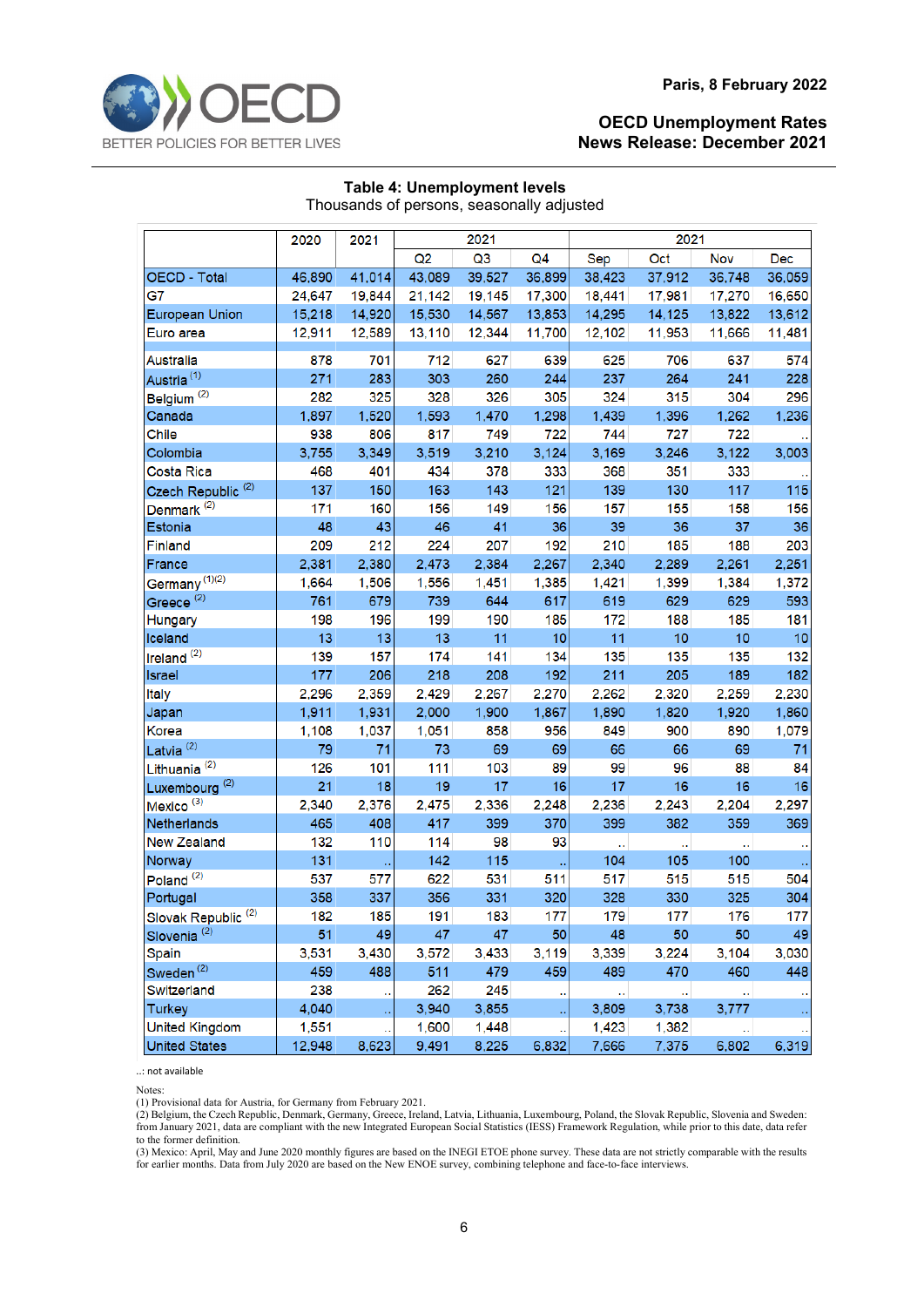

## **Note: Employment and unemployment statistics during the COVID-19 crisis**

The broad comparability of unemployment data across OECD countries is achieved through the adherence of national statistics to International Guidelines from the International Conference of Labour Statisticians (ICLS) – the so-called ILO guidelines.

Departures from these guidelines may however exist across countries depending on national circumstances (e.g. statistical environment, national regulations and practices). Typically, these departures have only a limited impact on broad comparability of employment and unemployment statistics. However, the unprecedented impact of COVID-19<sup>[2](#page-6-0)</sup> is amplifying divergences and affects the cross-country comparability of unemployment statistics in this news release.

This concerns in particular the treatment of persons on temporary layoff or employees furloughed by their employers. These are *persons not at work during the survey reference week due to economic reasons and business conditions* (i.e. lack of work, shortage of demand for goods and services, business closures or business moves).

According to ILO guidelines, '**employed**' persons include those who, in their present job, were 'not at work' for a short duration but maintained a job attachment during their absence (ILO, 2013 and 2020). Job attachment is determined on the basis of the continued receipt of remuneration, and/or the total duration of the absence. In practice, formal or continued job attachment is established when:

o *the expected total duration of the absence is up to three months* (*which can be more than three months, if the return to employment in the same economic unit is guaranteed and, in the case of the pandemic, once the restrictions in place - where applicable - are lifted*)

#### **OR**

o *workers continue to receive remuneration from their employer, including partial pay, even if they also receive support from other sources, including government schemes.*

In turn persons are classified as '**not employed**' if:

o *The expected total duration of absence is greater than three months or there is no or unknown expected return to the same economic unit* 

**AND** 

o *People in this condition do not receive any part of their remuneration from their employer.*

Not-employed persons are classified as '**unemployed'** if they fulfil the criteria of active "job search"[3](#page-6-1) and "availability" specified for the measurement of unemployment**.**

However, departures from these guidelines in national practices do exist. In Canada and the United States persons on temporary layoff are considered to be "only weakly or not at all attached to their job and are to be counted as unemployed" (Sorrentino, 2000). In the United States, people on temporary layoff are classified as 'unemployed' if they expect to be recalled to their job within six months. If they have not been given a date to return to work by their employer and if they have no expectation to return to work within six months, they need to fulfil the "job search" criteria to be classified as 'unemployed'. For the latest US figures "people who were effectively laid off due

<span id="page-6-0"></span><sup>&</sup>lt;sup>2</sup> Broad comparability is ensured during normal business conditions, while divergences are potentially exacerbated during economic and financial crises, such as the Great Recession or the Covid-19 crisis.

<span id="page-6-1"></span><sup>&</sup>lt;sup>3</sup> Some people not in employment may be classified as "inactive/out of the labour force" because, due to the pandemic, they are either not able to actively look for a job even if they are available to work or are not available to work because of family responsibilities as schools and care services are closed.